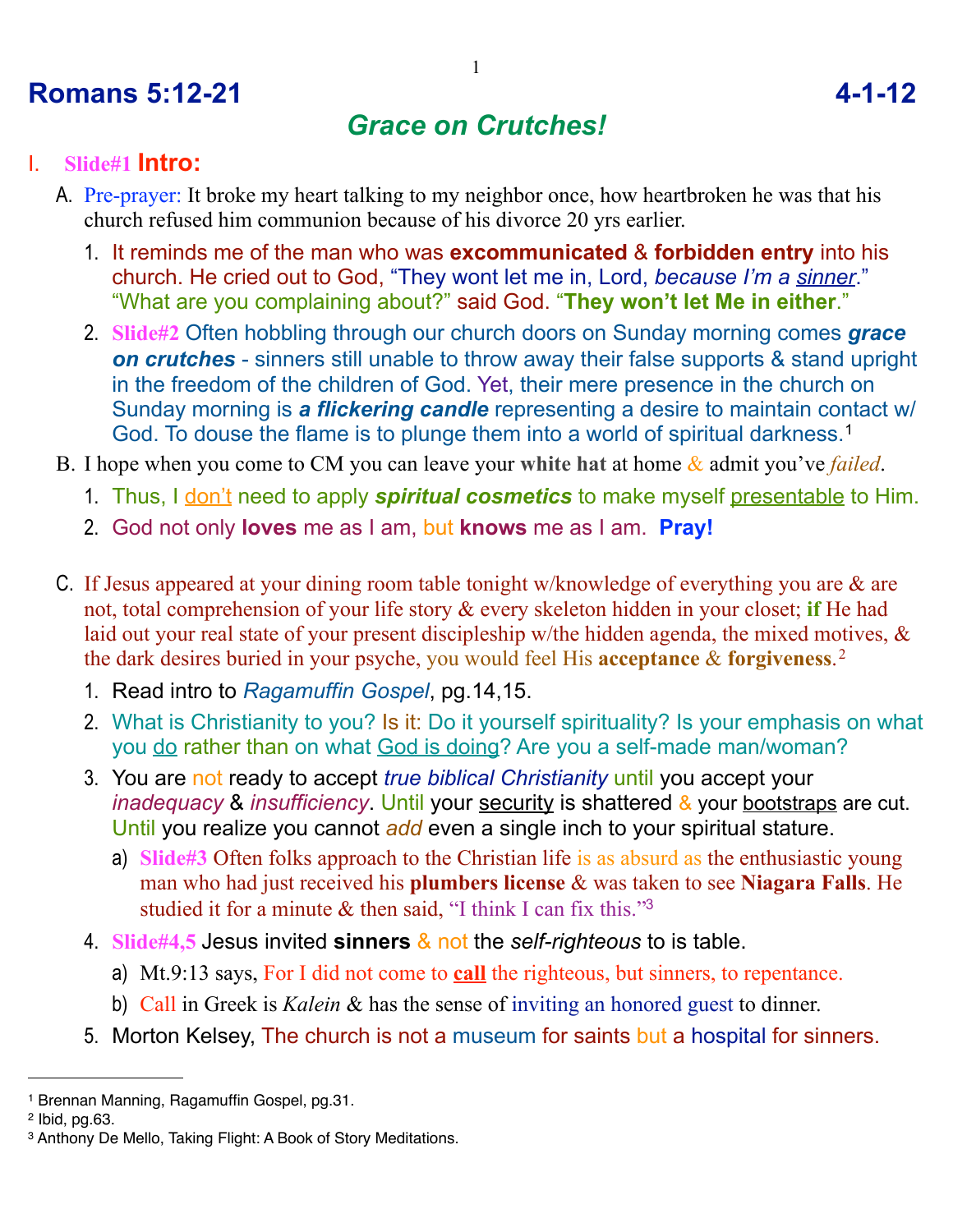2

- D. Can we get honest & admit we are a bundle of *paradoxes*?
	- 1. I believe & I doubt, I hope & I get discouraged, I love & I hate, I feel bad about feeling good, I feel guilty about not feeling guilty. I am trusting & suspicious. I am honest & I still play games. (Brennan Manning, pg.25)
- E. The Good News of the gospel of grace cries out: We are all, equally, privileged but unentitled beggars at the door of God's mercy!
	- 1. Jesus comes not for the *super-spiritual* but for the **wobbly** & the **weak-knee'd** who know they don't have it all together,  $\&$  who are not too proud to accept the handout of amazin' grace!
- F. In ch.4, Paul went all the way back to **Abraham** & **David** to explain how God justifies sinners…now he goes all the way back to *Adam*!
- G. How would you like the title "*the sinful father of all people*"? (i.e. Adam)
	- 1. But in *contrast* we also hear of Jesus, "*the sinless Savior of all people*".

### II. **Slide#6,7 ADAM TO MOSES! (12-14)**

- A. (12) Through one man sin entered…death spread Like the man who on a ship went down into his birth & started **cutting a whole** into the side of the ship. When yelled at to stop he said, *"What does it matter to you? The hole I've made is under my own berth."*
	- 1. Adam affected all by cutting a whole in the side of life's ship, in that, we're all on the *same boat***!**
- B. Sin entered the world...and thus death spread to all men.
	- 1. Entered = means that sin went in the world's front door (*by means of Adam's sin*).
	- 2. Spread = literally "passed or went through" or "spread through." Death penetrated the entire human race, like a vapor permeating all of a house's rooms.
		- a) **Noah** probably understood this truth better than any. Looking out his boat at all the floating carcasses. Or, maybe...
		- b) **Abraham** looking at the ashes of Sodom & Gomorrah. Or, maybe...
		- c) **Moses** who watched the earth open up & swallow *Korah, Dathan, & Abiram*.

### III. **Slide#8,9 ADAM & JESUS! (15-19)**

- A. 5 parallels. (1st 3 contrasts; last 2 comparisons)
	- 1. (15) Adam's **trespass** vs. free gift of God's **grace** in Jesus.
	- 2. (16) Adam brought **condemnation** vs. Jesus, **justification**.
	- 3. (17) Adams **death** vs. Jesus, **life**.
	- 4. (18) Adams **condemnation** vs. Jesus, **acquittal**.
	- 5. (19) Adams **disobedience** vs. Jesus, **obedience**.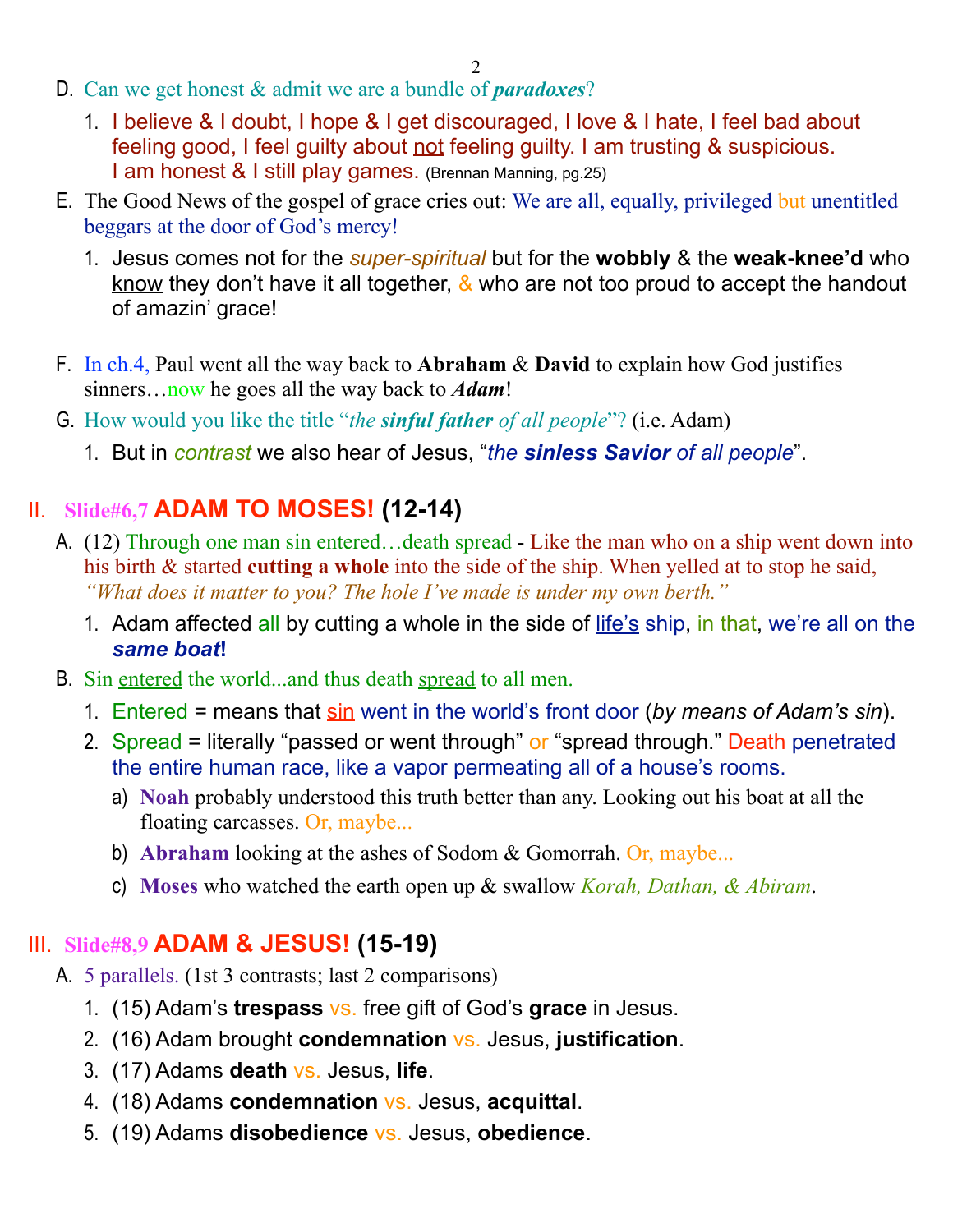## IV. **Slide#10 SIN & GRACE! (20-21)**

- A. (20a) The **Law** makes wrong doing all the worse.
	- 1. It was never intended to provide salvation, but to convince people of their need for it!
	- *2. A stick really looks crooked when you hold it next to* **a straight one***.*
	- 3. God's law was given so that all people could see how sinful they were.
		- a) But where **sin** increased…**Grace** "superabounded", "surpassed by far", "exceeded immeasurably", "overflowed beyond".
			- (1) God lavished His **grace** upon us *beyond all measure*!
- B. **Slide#11,12** Remember in the game of **Monopoly** it has one card that when someone lands on *Chance*, it reads *"Return to 'Go'-collect \$200."* - The irony of the directive is that in one respect it seems to **penalize**, but in another it **rewards**.
	- *1. Go back & start over,…but start over again richer!*
	- *2.* Salvation is the same, *Go back & start over,…but start over again richer!*
		- a) Richer in His **Peace**; richer because *access* is granted; richer in **love, Grace, mercy, hope, glory**.
	- 3. **Slide#13,14** But I also liked these 2 "chance" cards I found (Keynote pics).
		- a) You find out you actually died 18 turns ago. Float your token above the board & make "ooo" noises for the rest of the game.
		- b) You have angered your God. This card can't help you now!
- C. (20) Where sin abounded, grace abounded much more.
	- 1. **Slide#15** (msg) sin didn't, and doesn't, have a chance in competition w/the aggressive forgiveness we call grace. When it's sin versus grace, grace wins hands down.
	- 2. Our text might be freely translated, "where sin reached a **high-water mark**, grace completely **flooded the world**.["4](#page-2-0) [Donald Grey Barnhouse]
	- 3. Some words convey a multitude of ideas:
		- a) Say the word *world* & the minds runs around the globe  $\&$  sees continents, islands, seas, shores, mountains, valleys, cities.
		- b) Say the word *atom* & you think of Hiroshima, or electrons, protons, neutrons, & other particle all whirling in order.
		- c) But the word *grace* carries us beyond the universe *into the heart of God*.
			- (1) As the scientist use the *cyclotron* & the *betatron* to penetrate the heart of the invisible atom so we use the word *grace* to penetrate the infinite heart of God

<span id="page-2-0"></span><sup>4</sup> Donald Grey Barnhouse, Romans, pg.122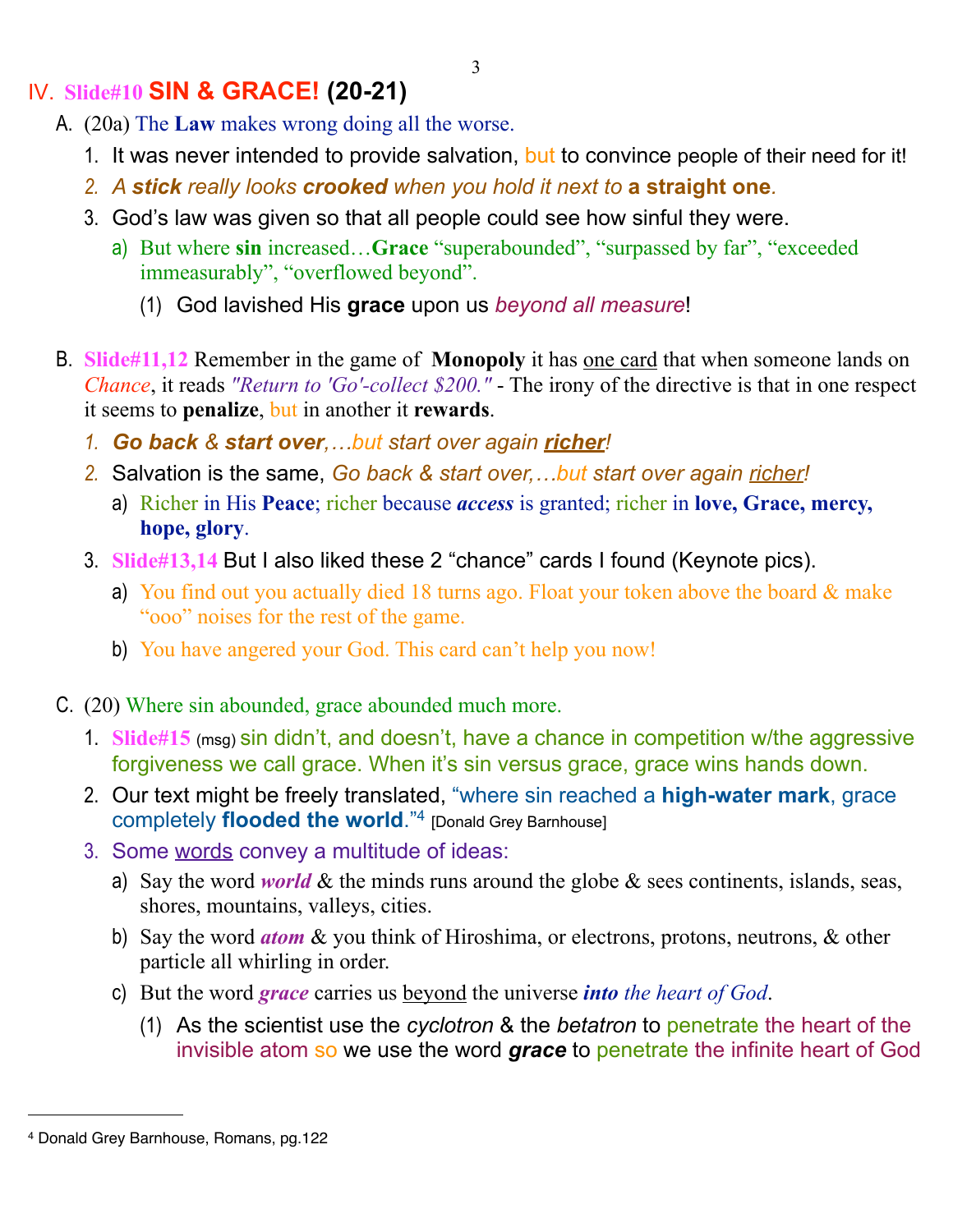- (2) By no other way can a *creature* come to the **Creator**; and By no other means can a *sinner* stand before a holy **God.**
- 4. Also, God never withholds *grace* because of sin.
	- a) **Slide#16** The fundamental idea here in our text is that *no dam erected by sin can stop the flow of God's grace.* 
		- (1) The great dams of the world, such as **Aswan**(Egypt), **Hoover**, **Shasta**, are used to arrest the flow of rivers or to divert the flow from their normal course. But nothing can arrest or divert the flow of the *grace* of God.
	- b) **Adam** had not gone very far from the scene of his rebellion before the grace of God **sought** him, **called** him by name, **pursued** him in the obscurity of the grove where he was hiding.
		- (1) If God had struck this guilty sinner & banished him to outer darkness forever, such action would have indicated that *God worked by trial & error*, & that this was one of his larger errors. But such was not the case!
		- (2) **Slide#17** Of course God knew what was going to happen, yet not responsible for his sin. He knew that it would occur, & He would use it as the **backdrop** against which to display the wonders of *grace*.
		- (3) God did not withhold His grace because of Adam's sin. Instead, He made great promises of grace. Announcing that the Messiah would come, the Deliverer, the Seed of the woman, the Lord Jesus Christ, who would destroy the destroyer  $\&$  bring man back into fellowship with Himself.
			- (a) Matter of fact, the **first blood** ever shed on this planet was shed by **God Almighty** to provide covering for the man & woman who believed His word about the *redemption* that would be provided.
		- (4) Grace was not *withheld* because of sin; Grace was *given* in spite of sin.
- D. **Slide#18** (21) Two Queens (sin & grace reigning) struggle between 2 queens.
	- 1. **Sin** reigning Last week I stood on the lowest place on the planet, at the Dead Sea, 1,391' below sea level. You could stand upon the highest elevation, Mount Everest (in Nepal), at 29,035'. We can both jump at the same time & try to reach the stars but neither of us will.
		- a) And both of us, in our own righteousness can't reach the righteousness that God demands
			- (1) Yet remember, this queen's reign, as it were, is *a reign in a cemetery*, & her subjects are dead.
		- b) Our God is "A God who demands **everything** & stops at **nothing**!" Just ask Jesus, He'll tell His story again *this Good Friday***!**...about a God who demanded **everything** & stopped at **nothing...***FOR YOU!*